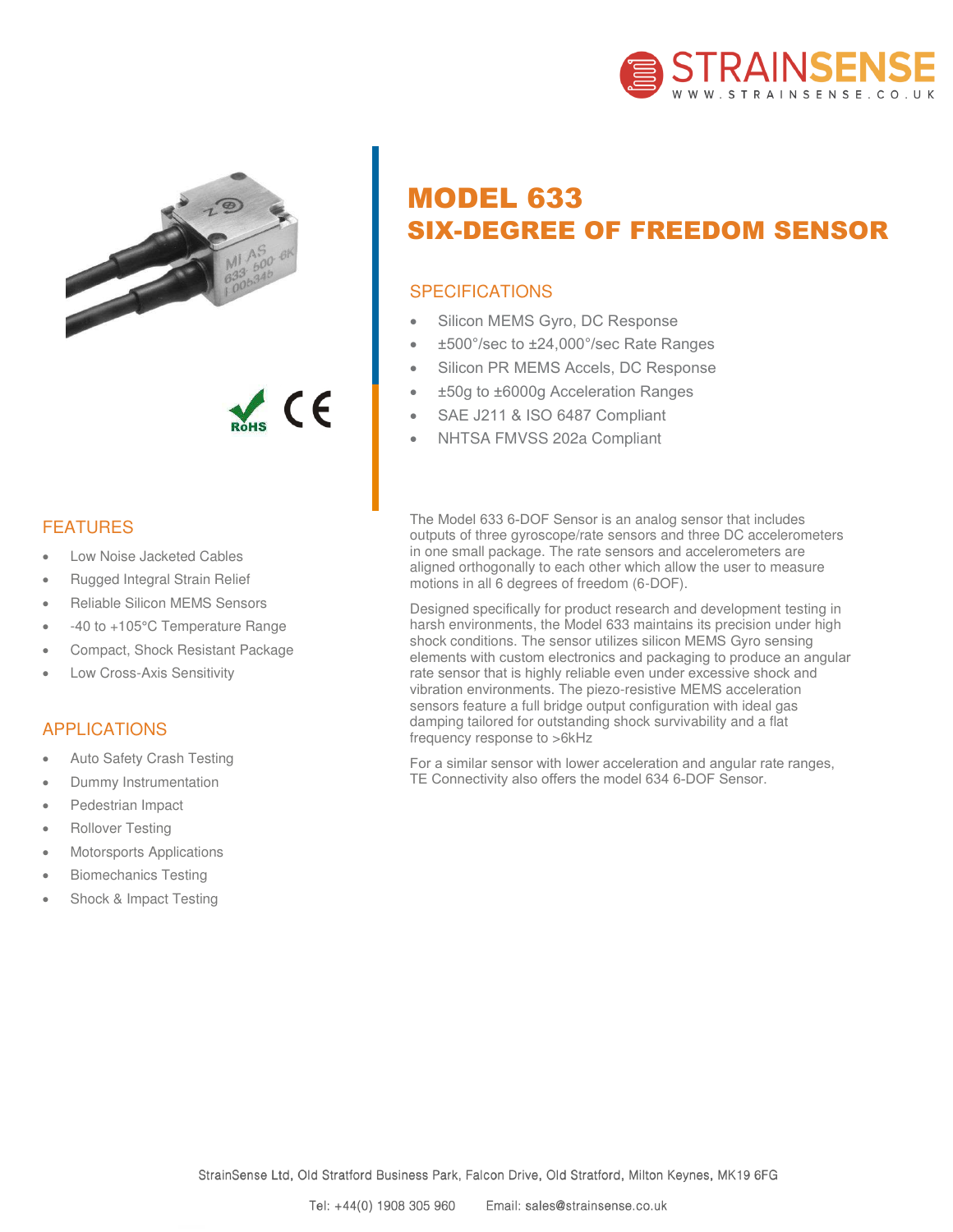### PERFORMANCE SPECIFICATIONS

All values are typical at +24°C and 10Vdc excitation unless otherwise stated. TE Connectivity reserves the right to update and change these specifications without notice.

| Sensitivity (mV/g)                                                                       |                                                       | 2.0                                                                             | 1.1                                                                                                  | 0.8                 | 0.4                 | 0.15            | 0.10                | Ratiometric <sup>1</sup> |  |  |
|------------------------------------------------------------------------------------------|-------------------------------------------------------|---------------------------------------------------------------------------------|------------------------------------------------------------------------------------------------------|---------------------|---------------------|-----------------|---------------------|--------------------------|--|--|
| Frequency Response (Hz)                                                                  |                                                       | $0 - 1000$<br>4000                                                              | $0 - 1200$                                                                                           | $0 - 1500$<br>8000  | $0 - 2500$<br>10000 | 0-5000<br>23000 | 0-6000<br>26000     | ±1/2dB                   |  |  |
| Natural Frequency (Hz)<br>Non-Linearity (%FSO)                                           |                                                       | ±1.0                                                                            | 6000<br>±1.0                                                                                         | ±1.0                | ±1.0                | ±1.0            | ±1.0                | <b>BFSL</b>              |  |  |
| Transverse Sensitivity (%)                                                               |                                                       | $<$ 3                                                                           | -3                                                                                                   | $<$ 3               | $<$ 3               | -3              | -3                  | <1% Typical              |  |  |
| Shock Limit (g)                                                                          |                                                       | 5000                                                                            | 5000                                                                                                 | 5000                | 5000                | 10000           | 10000               |                          |  |  |
| Damping Ratio                                                                            |                                                       | 0.5                                                                             | 0.5                                                                                                  | 0.5                 | 0.3                 | 0.15            | 0.05                | Typical                  |  |  |
| <b>DYNAMIC (RATE SENSORS)</b>                                                            |                                                       |                                                                                 |                                                                                                      |                     |                     |                 |                     |                          |  |  |
| Dash Number                                                                              |                                                       | $-500$                                                                          | $-1K5$                                                                                               | -6K                 | $-12K$              | $-18K$          | -24K                | See Ordering Info        |  |  |
| Range (deg/sec)                                                                          |                                                       | ±500                                                                            | ±1500                                                                                                | ±6000               | ±12K                | ±18K            | ±24K                |                          |  |  |
| Sensitivity (mV/deg/sec)<br>Frequency Response (Hz)                                      |                                                       | 4.00<br>$0 - 1000$                                                              | 1.33<br>$0 - 1000$                                                                                   | 0.333<br>$0 - 1000$ | 0.167<br>0-2000     | 0.111<br>0-2000 | 0.083<br>$0 - 2000$ | ±15%<br>$+1dB$ -3dB      |  |  |
| Non-Linearity (%FSO)                                                                     |                                                       | ±0.5                                                                            | ±0.5                                                                                                 | ±0.5                | ±0.5                | ±0.5            | ±0.5                | <b>BFSL</b>              |  |  |
| Cross-Axis Sensitivity (%)                                                               |                                                       | ا>                                                                              | $<$ 1                                                                                                | ا>                  | ا>                  | ا>              | ا>                  |                          |  |  |
| Shock Limit (g)                                                                          |                                                       | 10,000                                                                          | 10,000                                                                                               | 10,000              | 10,000              | 10,000          | 10,000              |                          |  |  |
| Residual Noise (mV RMS)                                                                  |                                                       | 3.66                                                                            | 1.20                                                                                                 | 3.30                | 1.22                | 1.50            | 1.20                | Passband                 |  |  |
| <b>ELECTRICAL</b>                                                                        |                                                       |                                                                                 |                                                                                                      |                     |                     |                 |                     |                          |  |  |
| Zero Acceleration Output (mV), Rate Sensors                                              |                                                       | ±100                                                                            | Differential                                                                                         |                     |                     |                 |                     |                          |  |  |
| Zero Acceleration Output (mV), Accel Sensors<br>Excitation Voltage (Vdc), Rate Sensors   |                                                       | ±25<br>4.9 to 16.0                                                              | Per channel                                                                                          |                     |                     |                 |                     |                          |  |  |
| Excitation Voltage (Vdc), Accel Sensors                                                  | $2$ to 10                                             |                                                                                 |                                                                                                      |                     |                     |                 | Per channel         |                          |  |  |
| Excitation Current (mA), Rate Sensors                                                    |                                                       | -8                                                                              | Per channel                                                                                          |                     |                     |                 |                     |                          |  |  |
| Influence of Linear Acceleration (deg/sec/g)                                             |                                                       | 0.1                                                                             |                                                                                                      |                     |                     |                 |                     | For rate sensors         |  |  |
| Common Mode Voltage (Vdc), Rate Sensors<br>Full Scale Output Voltage (Vpk), Rate Sensors |                                                       | 2.5<br>±2                                                                       |                                                                                                      |                     |                     |                 |                     | ±5%                      |  |  |
| Output Resistance $(\Omega)$ , Rate Sensors                                              |                                                       | 400                                                                             |                                                                                                      |                     |                     |                 |                     |                          |  |  |
| Input Resistance $(\Omega)$ , Accel Sensors                                              |                                                       | 3000 to 5000                                                                    |                                                                                                      |                     |                     |                 |                     |                          |  |  |
| Output Resistance ( $\Omega$ ), Accel Sensors                                            |                                                       | 3000 to 5000                                                                    |                                                                                                      |                     |                     |                 |                     |                          |  |  |
| Insulation Resistance ( $M\Omega$ )                                                      |                                                       | >100                                                                            |                                                                                                      |                     |                     |                 |                     | @100Vdc                  |  |  |
| Turn On Time (msec), Rate Sensors<br>Ground Isolation                                    | 100<br><b>Isolated from Mounting Surface</b>          |                                                                                 |                                                                                                      |                     |                     |                 |                     |                          |  |  |
|                                                                                          |                                                       |                                                                                 |                                                                                                      |                     |                     |                 |                     |                          |  |  |
| <b>ENVIRONMENTAL</b><br>Thermal Zero Shift, Rate Sensors (%FSO)                          |                                                       | ±2.5                                                                            |                                                                                                      |                     |                     |                 |                     | -40 to +105°C            |  |  |
| Thermal Sensitivity Shift, Rate Sensors (%)                                              |                                                       | ±2.0                                                                            | -40 to +105°C                                                                                        |                     |                     |                 |                     |                          |  |  |
| Thermal Zero Shift, Accel Sensors (mV/°C)                                                |                                                       | -0.11 ±0.11                                                                     | $-40$ to $+105^{\circ}$ C                                                                            |                     |                     |                 |                     |                          |  |  |
|                                                                                          | Thermal Sensitivity Shift, Accel Sensors (%/°C)       |                                                                                 | -0.25 ±0.25                                                                                          |                     |                     |                 |                     |                          |  |  |
| Operating Temperature (°C)                                                               | $-40$ to $+105$                                       |                                                                                 |                                                                                                      |                     |                     |                 |                     |                          |  |  |
| Humidity (Active Element & Electronics)<br>Humidity (Housing)                            | <b>Hermetically Solder Seal</b><br>Epoxy Sealed, IP65 |                                                                                 |                                                                                                      |                     |                     |                 |                     |                          |  |  |
|                                                                                          |                                                       |                                                                                 |                                                                                                      |                     |                     |                 |                     |                          |  |  |
| <b>PHYSICAL</b>                                                                          |                                                       |                                                                                 |                                                                                                      |                     |                     |                 |                     |                          |  |  |
| Case Material<br>Cable                                                                   |                                                       | <b>Stainless Steel</b>                                                          |                                                                                                      |                     |                     |                 |                     |                          |  |  |
| Weight (cable not included)                                                              |                                                       | 2x Cables; 12x #30AWG Cond PFA Insulated, Braided Shield, PU Jacket<br>35 grams |                                                                                                      |                     |                     |                 |                     |                          |  |  |
| Mounting                                                                                 | 2x #2.56 or M2 Mounting Screw                         |                                                                                 |                                                                                                      |                     |                     |                 |                     |                          |  |  |
| <b>Mounting Torque</b>                                                                   |                                                       |                                                                                 | 4 lb-in (0.45 N-m)                                                                                   |                     |                     |                 |                     |                          |  |  |
| <sup>1</sup> Output is ratiometric to excitation voltage                                 |                                                       |                                                                                 |                                                                                                      |                     |                     |                 |                     |                          |  |  |
| <b>Calibration Supplied:</b>                                                             | CS-FREQ-0100                                          |                                                                                 | NIST Traceable Amplitude Calibration to FR Limit<br>NIST Traceable Linearity Calibration to FS Range |                     |                     |                 |                     |                          |  |  |
|                                                                                          | CS-ARLIN                                              |                                                                                 |                                                                                                      |                     |                     |                 |                     |                          |  |  |
| <b>Supplied Accessories:</b>                                                             | AC-D03548                                             | 2x #2-56 (3/4" length) Socket Head Cap Screw                                    |                                                                                                      |                     |                     |                 |                     |                          |  |  |
|                                                                                          |                                                       |                                                                                 |                                                                                                      |                     |                     |                 |                     |                          |  |  |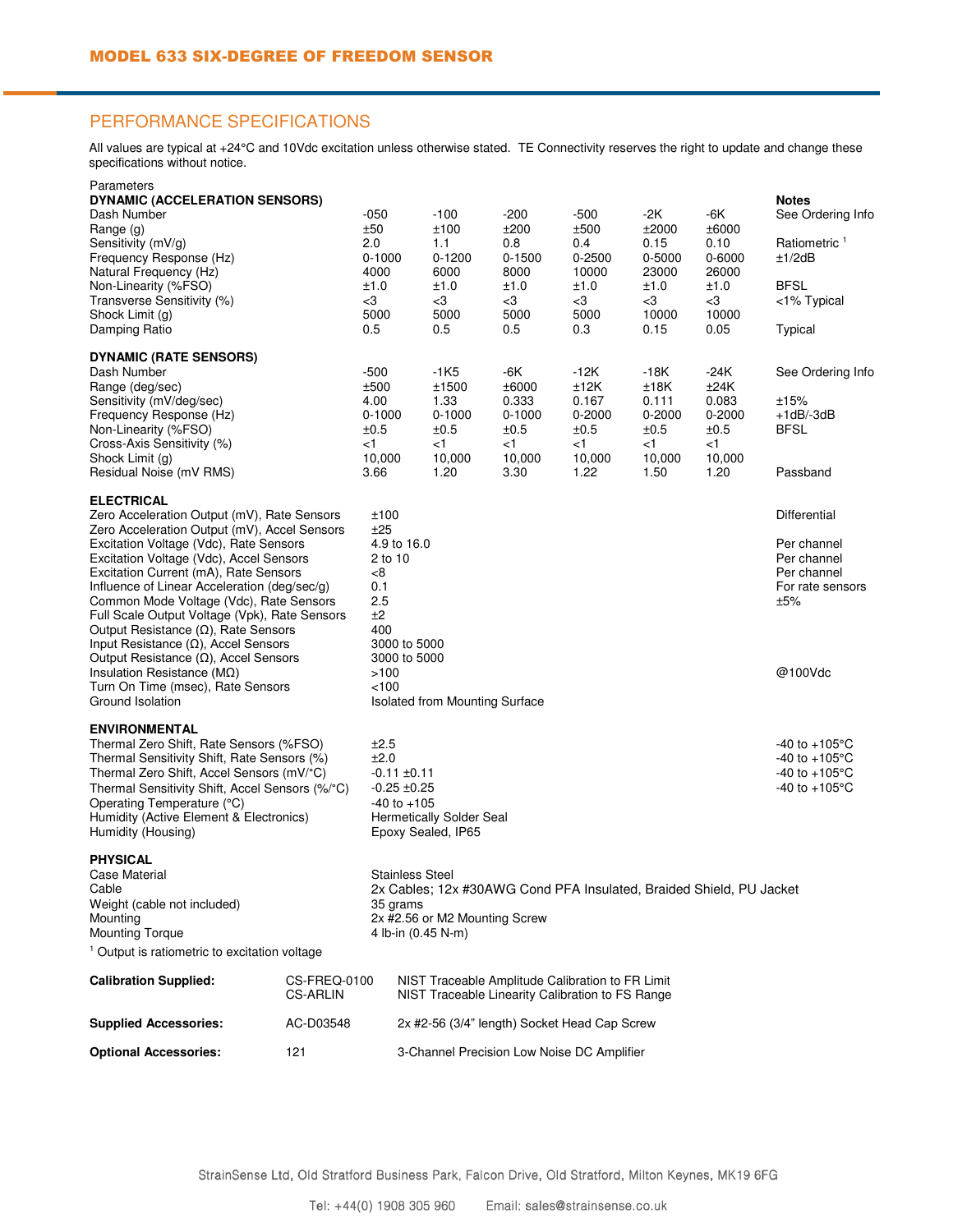DIMENSIONS



StrainSense Ltd, Old Stratford Business Park, Falcon Drive, Old Stratford, Milton Keynes, MK19 6FG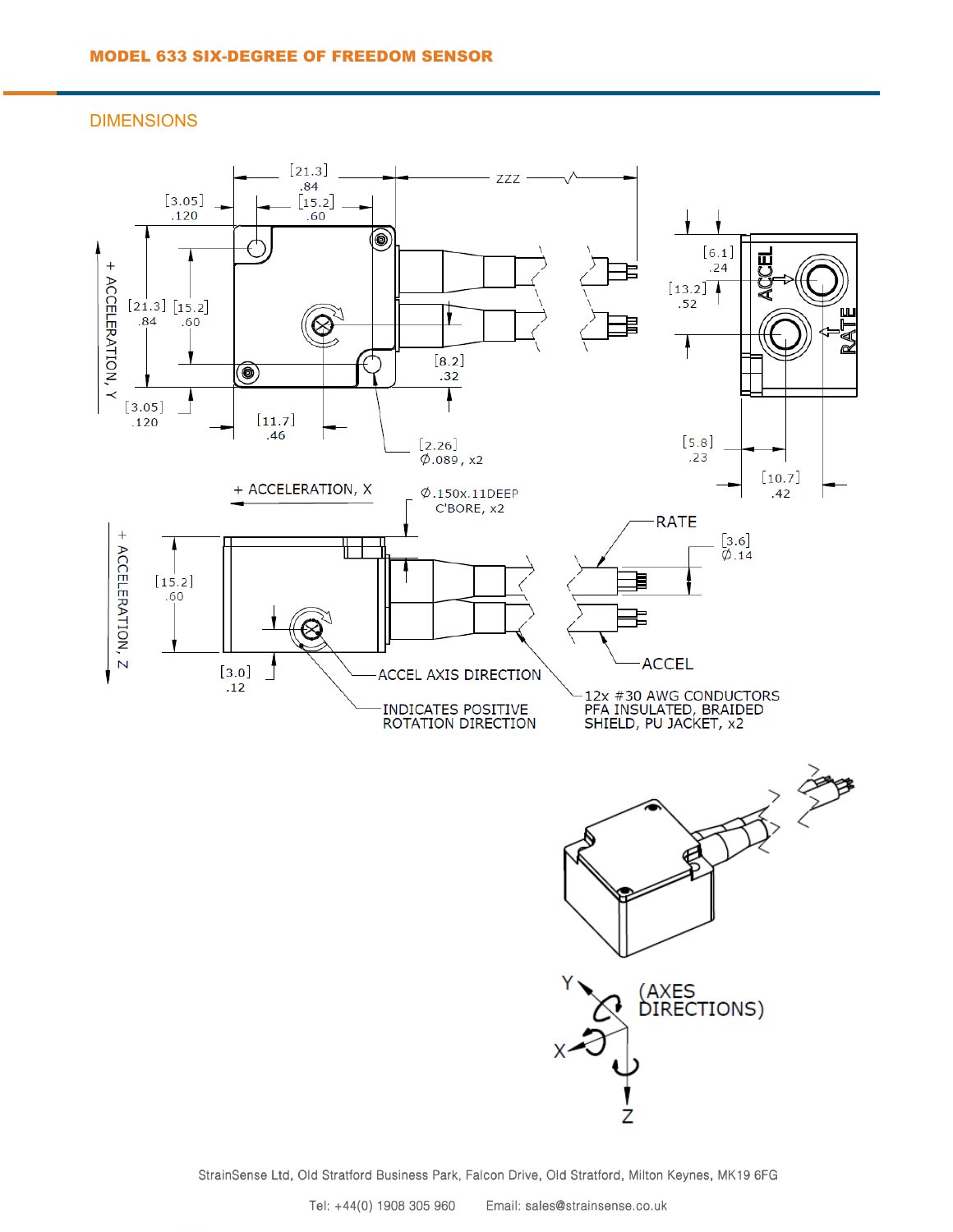**SCHEMATIC** 



The information in this sheet has been carefully reviewed and is believed to be accurate; however, no responsibility is assumed for inaccuracies. Furthermore, this information does not convey to the purchaser of such devices any license under the patent rights to the manufacturer. TE Connectivity reserves the right to make changes without further notice to any product herein. TE Connectivity makes no warranty, representation or guarantee regarding the suitability of its product for any particular purpose, nor does TE Connectivity assume any liability arising out of the application or use of any product or circuit and specifically disclaims any and all liability, including without limitation consequential or incidental damages. Typical parameters can and do vary in different applications. All operating parameters must be validated for each customer application by customer's technical experts. TE Connectivity does not convey any license under its patent rights nor the rights of others.

StrainSense Ltd, Old Stratford Business Park, Falcon Drive, Old Stratford, Milton Keynes, MK19 6FG